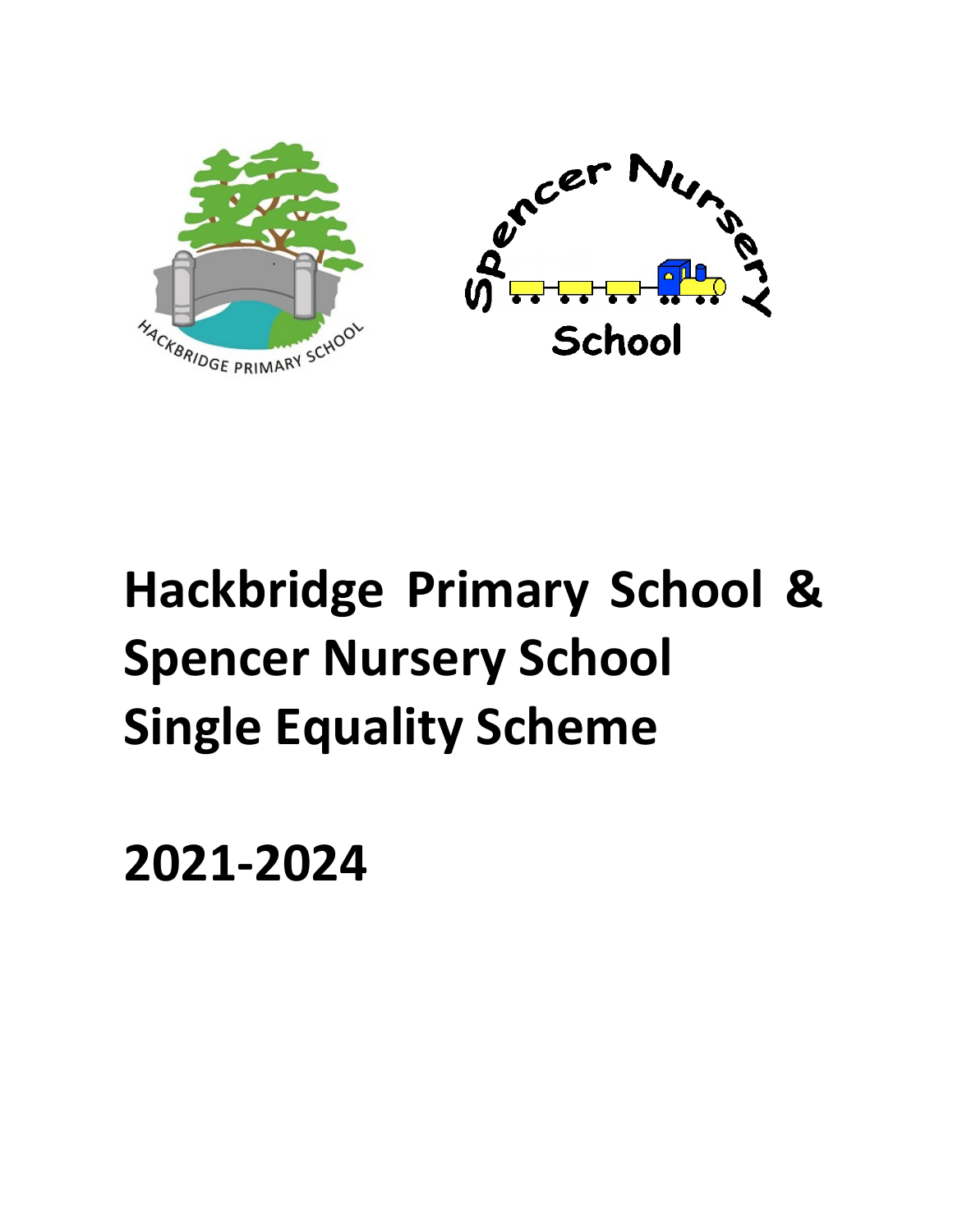## **Contents**

## **Introduction from the Headteacher and Chair of Governing Body**

## **Section**

- 1. What is a Single Equality Scheme?
- 2. Meeting our duties
- 3. Our school values and visions
- 4. Collecting and analysing equality information for pupils at Hackbridge Primary School
- 5. Collecting and analysing equality information for employment and governance at Hackbridge Primary School
- 6. Consultation and involving people
- 7. What we have achieved so far
- 8. Equality impact assessments
- 9. Other school policies
- 10. Roles and responsibilities
- 11. Commissioning and procurement
- 12. Publicising our scheme
- 13. Annual review of progress
- 14. Ongoing evolvement of our scheme

Contact for Single Equality Scheme Tel: 0208 647 7974 (HPS) 0208 648 4126 (SNS) Email: [office@hackbridgeprimary.sutton.sch.uk](mailto:office@hackbridgeprimary.sutton.sch.uk) or [office@spencernurseryschool.org.uk](mailto:office@spencernurseryschool.org.uk)

If you have any comments about our scheme, please contact us.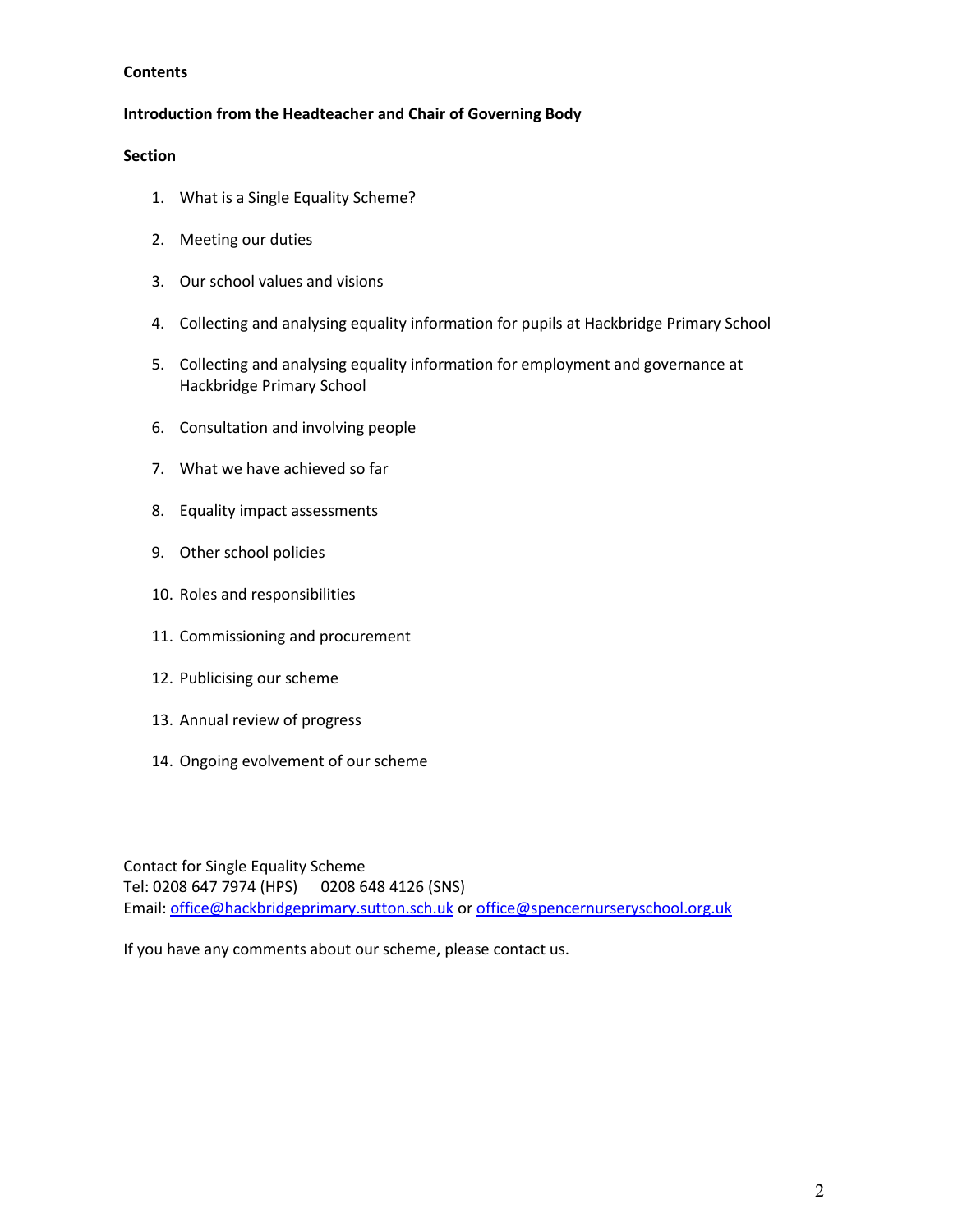#### **Introduction**

This Single Equality Scheme brings together the schools' approach for promoting equality in our policies and procedures and, most importantly in our day-to-day practices and interactions with the whole school community.

Our scheme includes our whole school community – pupils, staff, governors, parents and carers and all those within our extended school community, such as neighbouring schools and learning organisations.

We acknowledge that it is very important for us all to work together in achieving our aim of being fully inclusive and accessible and ultimately in providing a school where everyone can learn together.

| Mrs E J Walford | Mrs C Cook         |
|-----------------|--------------------|
| Headteacher     | Chair of Governors |

#### **1. What is the Single Equality Scheme?**

Our Single Equality Scheme (SES) covers a three-year period from 2021 to 2024. It integrates our statutory duties in relation to race, disability, sexual orientation, religion or belief, gender reassignment, pregnancy and maternity, age, marriage and civil partnerships and promoting community cohesion. The duties cover staff, pupils and people using the services of the school such as parents and community and includes our priorities and actions to eliminate discrimination and harassment for these equality areas.

Our Single Equality Scheme enables us to achieve a framework for action which covers all six equality strands and ensures that we meet our responsibilities of the public sector duties in an inclusive way.

We will continue to meet our statutory duties by reporting annually in the summer term (see Section 13) on the progress of the Single Equality Scheme. This will be reviewed by our Inclusion Advisory Group and will cover activity undertaken in relation to the seven equality strands and promoting community cohesion.

## **2. Meeting our duties**

Under the statutory duties all schools have responsibilities to promote equality. Our commitment to this is evident in our Equality & Diversity Statement, Race Equality Policy and Inclusion Policy which should all be read in conjunction with this scheme.

## *Race Equality*

The general duty to promote race equality means that we must have due regard to:

- Eliminate unlawful racial discrimination
- Promote equality of opportunity
- Promote good relations between people of different racial groups

Hackbridge Primary School and Spencer Nursery School celebrate their multi-cultural and multiracial diversity. We are committed to the belief that each child has the right of access to a broad,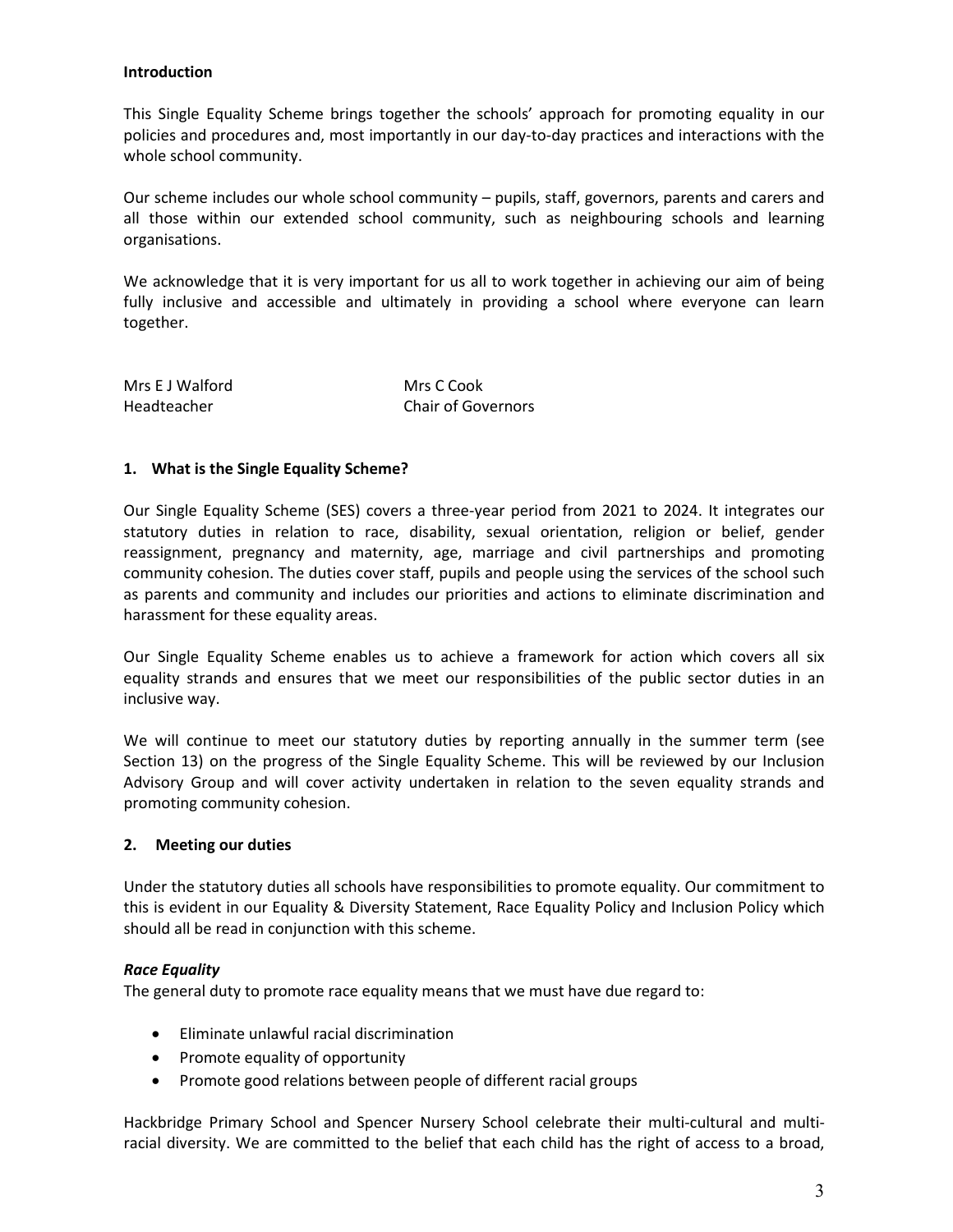balanced and relevant curriculum, irrespective of gender, race, class, religion, ability or disability. Please see our separate Equality & Diversity Statement, Racial Equality Policy and Diversity Action Plan.

We follow the Local Authority Procedures for dealing with racist actions or any form of discrimination.

## *Disability Equality*

The general duty to promote disability equality is owed to all disabled people that means that we must have due regard to:

- Promote equality of opportunity between disabled people and other people
- Eliminate unlawful discrimination
- Eliminate disability related harassment
- Promote positive attitudes towards disabled people
- Encourage participation by disabled people in public life
- Take steps to take account of disabled people's disabilities, even where that involves treating disabled people more favourably than other people

## *Accessibility*

There is specific disability legislation in relation to disabled pupils and accessibility, which means we must plan strategically over time to:

- Ensure access to the curriculum
- Maintain equality of access to the physical learning environment
- Comply with the Disability Discrimination Act
- Make written information accessible to pupils in a range of different ways

We must ensure that disabled pupils do not receive less favourable treatment and to do this the schools have a duty to make reasonable adjustments. Please see our Accessibility Plan.

## *Gender Equality*

The general duty to promote gender equality means that we must have due regard to:

- Eliminate unlawful discrimination and harassment and
- Promote equality of opportunity for males and females
- Promote equality of attainment for males and females

## *LGBTQ+*

We recognise that members of our school community identify as lesbian, gay, bi, trans, queer, questioning or ace (LGBTQ+) and will provide a supportive environment within the school community. Please see our Diversity Action Plan.

## *Transgender*

Transgendered people are explicitly covered by the gender equality duty.

The term transgendered refers to people whose gender identity, gender expression or behavior is not the same as the sex on their original birth certificate.

Gender is based on the behaviour, expectations and outward presentation typically considered to correspond to someone's sex.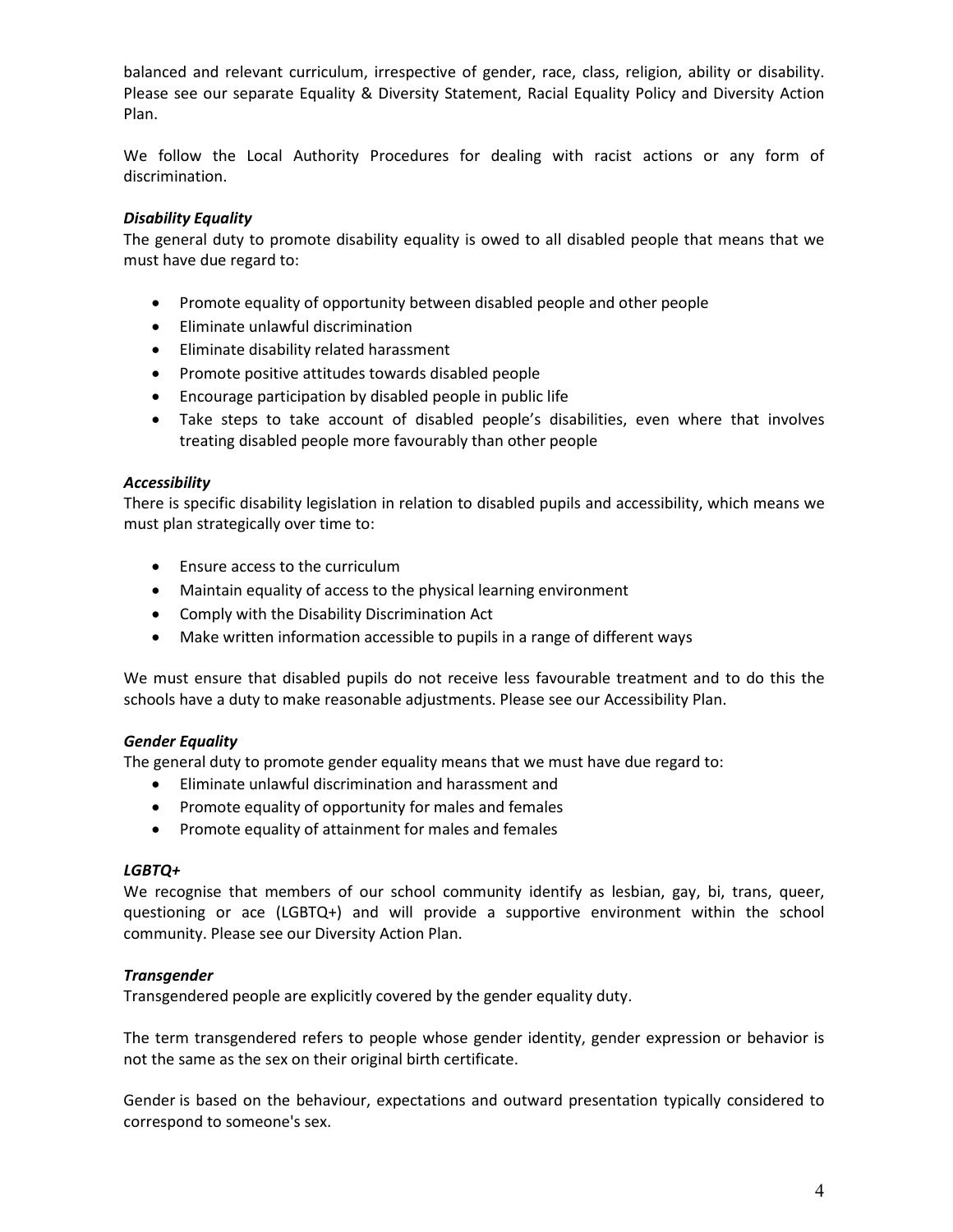Gender identity is based on self-perception - how we see and describe ourselves, and how we ''present'' to the world.

For example, someone whose sex is female might identify as male, or vice versa.

People who are non-binary do not consider themselves to have a solely male or female gender identity, or take a different approach to gender.

People who experience a difference between their sex and gender are referred to in medical terms as having gender [dysphoria](https://www.nhs.uk/conditions/gender-dysphoria/) - and sometimes describe themselves as transgender or trans.

The school will respect the confidentiality of those seeking gender reassignment and will provide a supportive environment within its school community. Please see our Diversity Action Plan.

## *Age, sexual orientation, religion and belief, pregnancy and maternity*

We must ensure that we do not discriminate on these grounds. This Scheme includes our priorities and actions to eliminate discrimination and harassment for these equality areas.

## *Community Cohesion*

We also have a responsibility to promote community cohesion, developing good relations across different cultures, ethnic, religious and non religious and socio-economic groups. We have incorporated our priorities into our Single Equality Scheme to make it easier to monitor our progress and performance in meeting our objectives

## **3. Our school Aims, Ethos and Values**

We aim to:

- Provide a broad, balanced and challenging curriculum, which meets the educational, emotional and social needs of our pupils
- Enable our pupils to develop self-confidence, pride in their achievements at school and to take responsibility for their learning
- Encourage pupils to develop respect for themselves and others in school and for those in the wider society
- Provide a safe and secure environment
- Develop meaningful links with families and the local community

## We believe

- That each of us is special and unique
- That we should all be open and honest
- That every child should be given equal opportunities regardless of learning needs, disability, religion, gender, culture or social background
- That parents and the wider community have a role in the life of our school
- That learning should be interesting and fun

We want Hackbridge Primary and Spencer Nursery to be schools where:

• The children have respect for the people and environment around them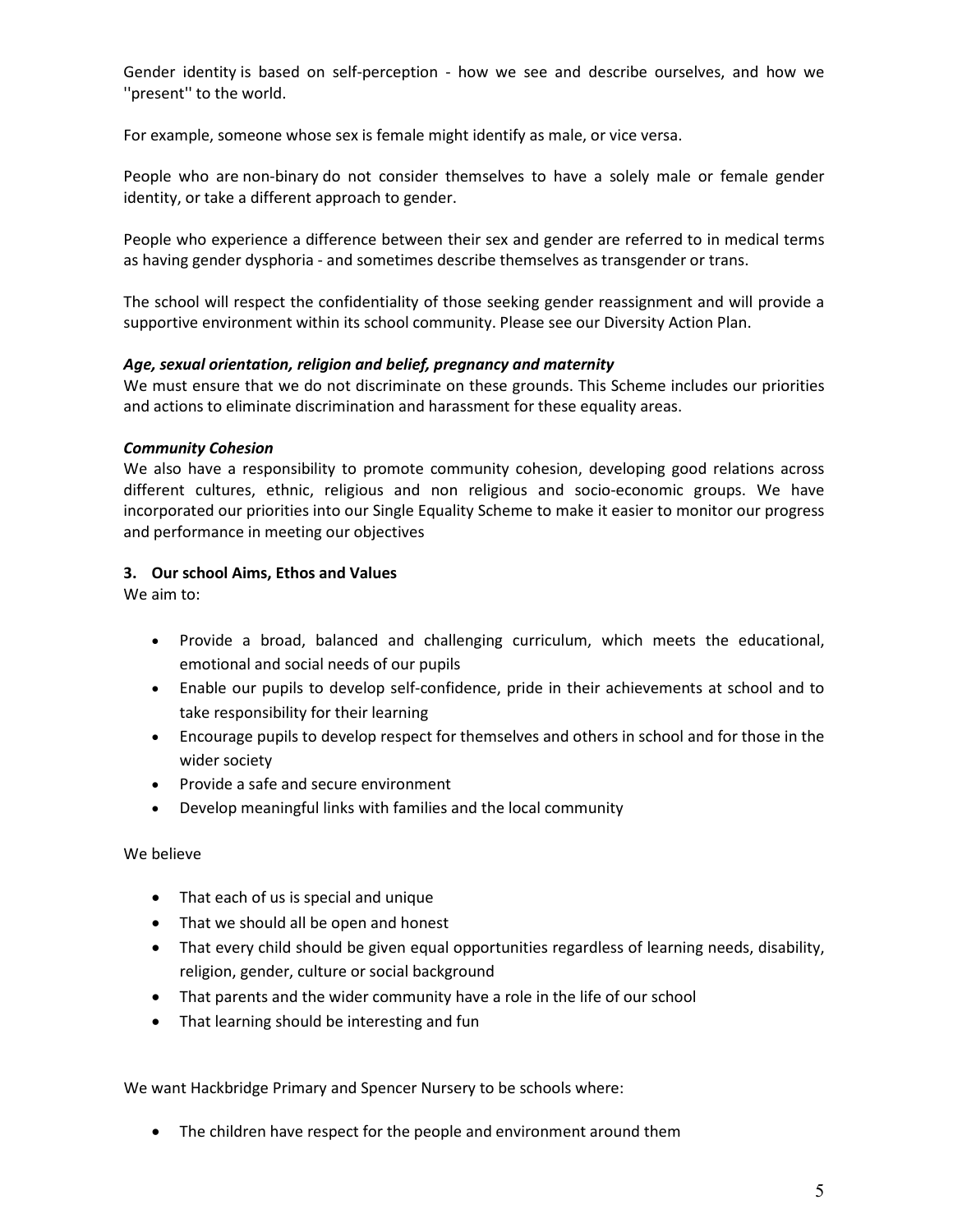- We nurture the best possible relationships between all members of the school community based on cooperation and mutual respect
- The children become caring and sensitive members of the community showing respect and tolerance towards others
- We create and sustain a happy environment in which all children can experience a love of learning
- The children will be inspired to take up learning for the rest of their lives

In addition, in meeting the duties described above will mean that all our actions will embody our school's key principles and values, which include:

- We strive to make the best possible provisions for all pupils, regardless of disability, ethnicity, culture, religious belief, national origin or status, gender or sexual orientation.
- We respect diversity and treat people equally. We believe in the process of taking necessary steps to ensure that every young person is given an equality of opportunity to develop socially, to learn and to enjoy community life. This means that we do our best to make reasonable adjustments for disability, recognise and celebrate cultural differences, and understand the different needs and experiences of boys and girls.
- We know that equality is not simply about protecting the potentially vulnerable. We believe that all children may be disadvantaged by the holding of prejudicial views, and seek to promote good relationships between all groups, and positive attitudes towards disabled people, people from different ethnic or cultural groups or faith backgrounds and people of different gender or sexual orientation.
- We value staff for their ability and potential to help us make the best possible provision for the children in our school, regardless of disability, ethnicity, culture, religious belief, national origin, gender or sexual orientation.
- We are proactive in our efforts to identify and minimise existing barriers or inequalities.
- We recognise our role in promoting community cohesion, and actively encourage the participation in public life of all learners in our school.

# **4. Collecting and analysing equality information for pupils at Hackbridge Primary School and Spencer Nursery School**

We are inclusive schools. We use our curriculum and teaching to enhance the self-esteem of all those it serves and to provide a learning environment in which each individual is encouraged to flourish.

We collect and analyse the following information for our different significant groups of our pupils:

- Attainment levels
- Progress levels
- Attendance levels
- Exclusions
- Attendance at Extended School activities/extra curricular
- Participation in School Council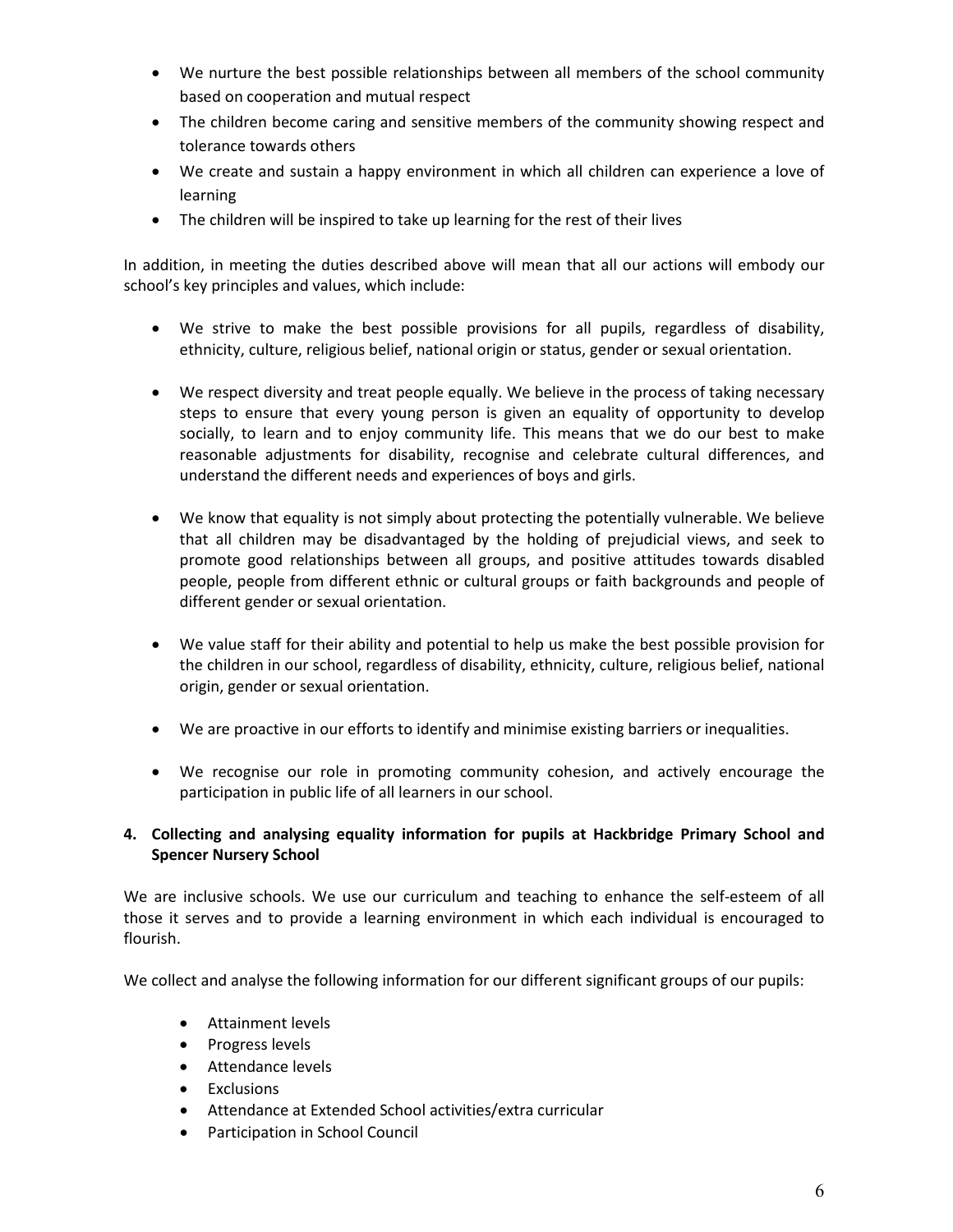# **5. Collecting and analysing equality information for employment and governance at Hackbridge Primary School and Spencer Nursery School**

We are committed to providing a working environment free from discrimination, victimisation and harassment.

We aim to recruit an appropriately qualified workforce and Governing Body that is able to provide a service that respects and responds to the diverse needs of our local population.

The school workforce census enables us to collect data on staff relating to gender, race and disability. All staff vacancies are filled using the Local Authority application forms which contain requests for information relating to ethnicity, gender and disability. Applicants however can choose to indicate they do not wish to give this information.

All information relating to staff is kept on the schools' central database – SIMS.net

We collect and analyse the following profile information:

- Applicants for employment
- Staff profile
- Attendance at staff training events
- Disciplinary and grievance cases if any
- Staff appraisals/performance management

We have been mindful of the laws relating to confidentiality when devising this Scheme. Although there is a statutory duty to share information about the school's single equality scheme, we recognise that care must be taken when sharing or publishing statistics, data or information to ensure that any information published cannot be used to identify individuals.

In respect of the Freedom of Information Act 2000 and the General Data Protection Regulations 2018 (GDPR), any analysis of sensitive information is undertaken by a senior member of the school staff in accordance with our school policies.

#### **6. Consultation and Involving People**

Hackbridge Primary School is a local authority maintained primary school which is in the process of expanding from 3 forms to 4 forms of entry. We will be fully 4 forms of entry in all year groups from Reception to Year 6 by September 2025. Approximately 40% of the children who join our Reception cohort have attended one of the school's nursery classes, with a further small percentage joining us from Spencer Nursery School within the federation. The school provides wraparound care during the school term with its own Breakfast Club and an After School Club run by an external provider.

Spencer Nursery School is a local authority maintained nursery school with additional private childcare provision for children under five. We deliver childcare and education between the hours of 8am and 6pm, Monday to Friday, all year round.

Across the federation, we appreciate that the legislation states it is important that minority groups (for race, disability, disadvantaged and gender) are involved in the formulation and development of equality schemes and action plans and we continue to endeavour to involve a representation of our school community. Examples include:

• Discussions at School Council (HPS)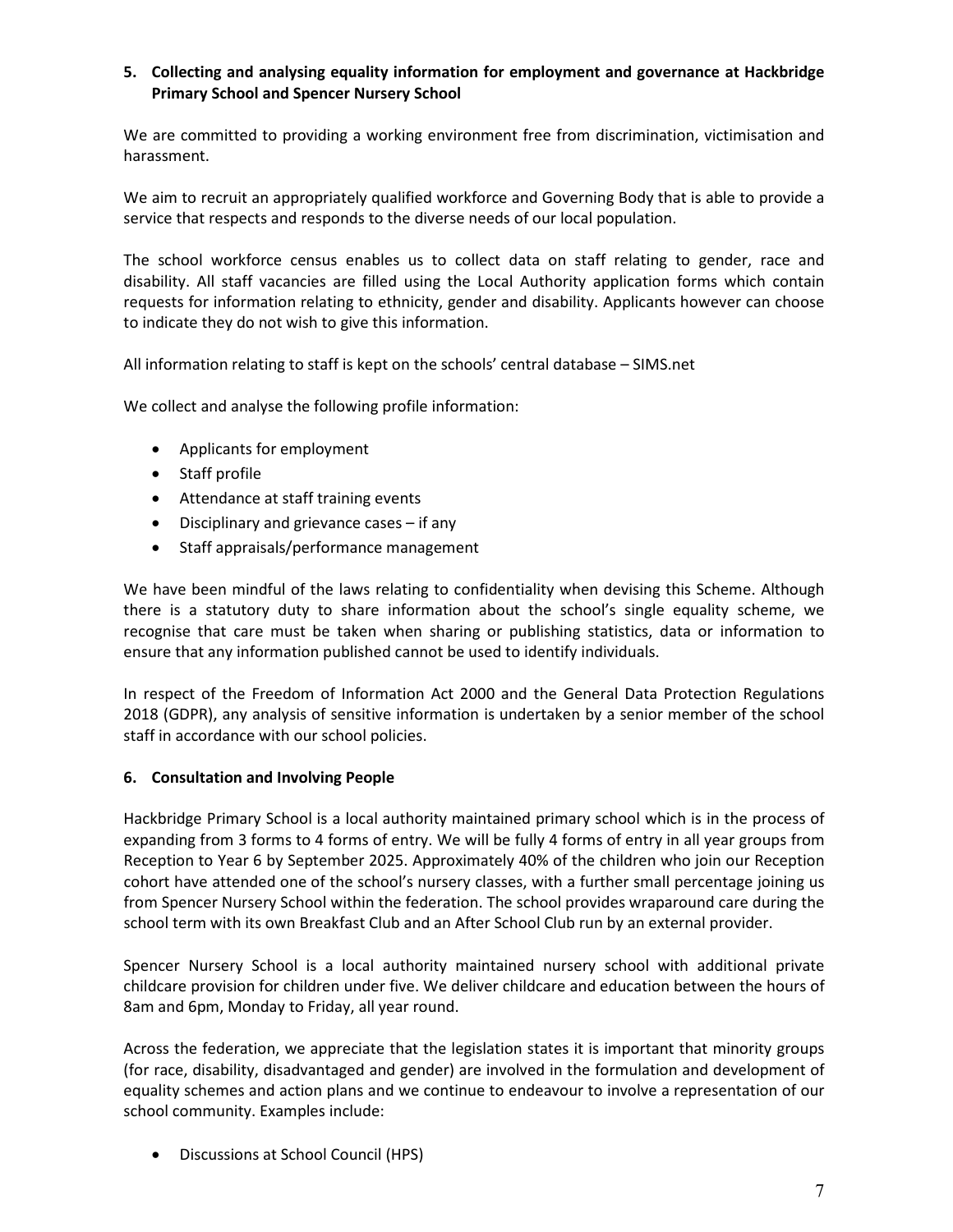- Discussions at staff meetings
- Discussions at governing body meetings
- Discussions with parents/carers at 'Express' events
- Discussions with parents/carers at meetings with staff
- Parental surveys

During discussions, the following good practice has been identified:

- Disabled access to buildings
- Friendly and approachable staff
- Good record of pastoral care
- Staff well trained on children's needs
- Procedures in place to meet any medical needs children may have in conjunction with Health Visiting or School Nursing team and in line with the school's First Aid Policy
- Staff well trained in Safeguarding procedures and on the Prevent Agenda
- Admissions information and admissions form includes information/collection of information on special educational needs and/or disability
- Key policies in place
- Informative website with information for both existing and prospective parents/carers
- Provision mapping in place for pupils with specific needs
- The school has a good level of accessibility
- Parts of each school have an induction loop for anyone with hearing loss

Other identified need - suggestions

- Sharing further information about ways in which diversity is included across the curriculum through choices of topics and persons of study
- More books and other resources reflecting Black and other non-white cultures are needed across the school
- Explore different ways in which community views can be sought, as opposed to just using surveys, to ensure equality of ability to participate in any information gathering

## **7. What We Have Achieved So Far**

This section details what we have achieved so far in relation to the equality duties and celebrating the outcomes.

## *Race Equality*

We have had 1 racist incident at Hackbridge Primary School during 2020/21. We have had 0 racist incidents at Spencer Nursery School during 2020/21

## *Attainment*

"Your school is an inclusive and welcoming environment where pupils are well supported in their learning and well-being." (Hackbridge Primary School, Ofsted, July 2018)

"Practitioners have an insightful knowledge of the achievement of children with whom they work and they plan thoroughly to meet their individual needs." (Spencer Nursery School, Ofsted (Education), September 2018).

"Staff know children extremely well. They observe and assess children's learning accurately. The ambitious and well-sequenced curriculum ensures children gain the skills and knowledge they need for the next stage in their education. For instance, staff take prompt actions to ensure children with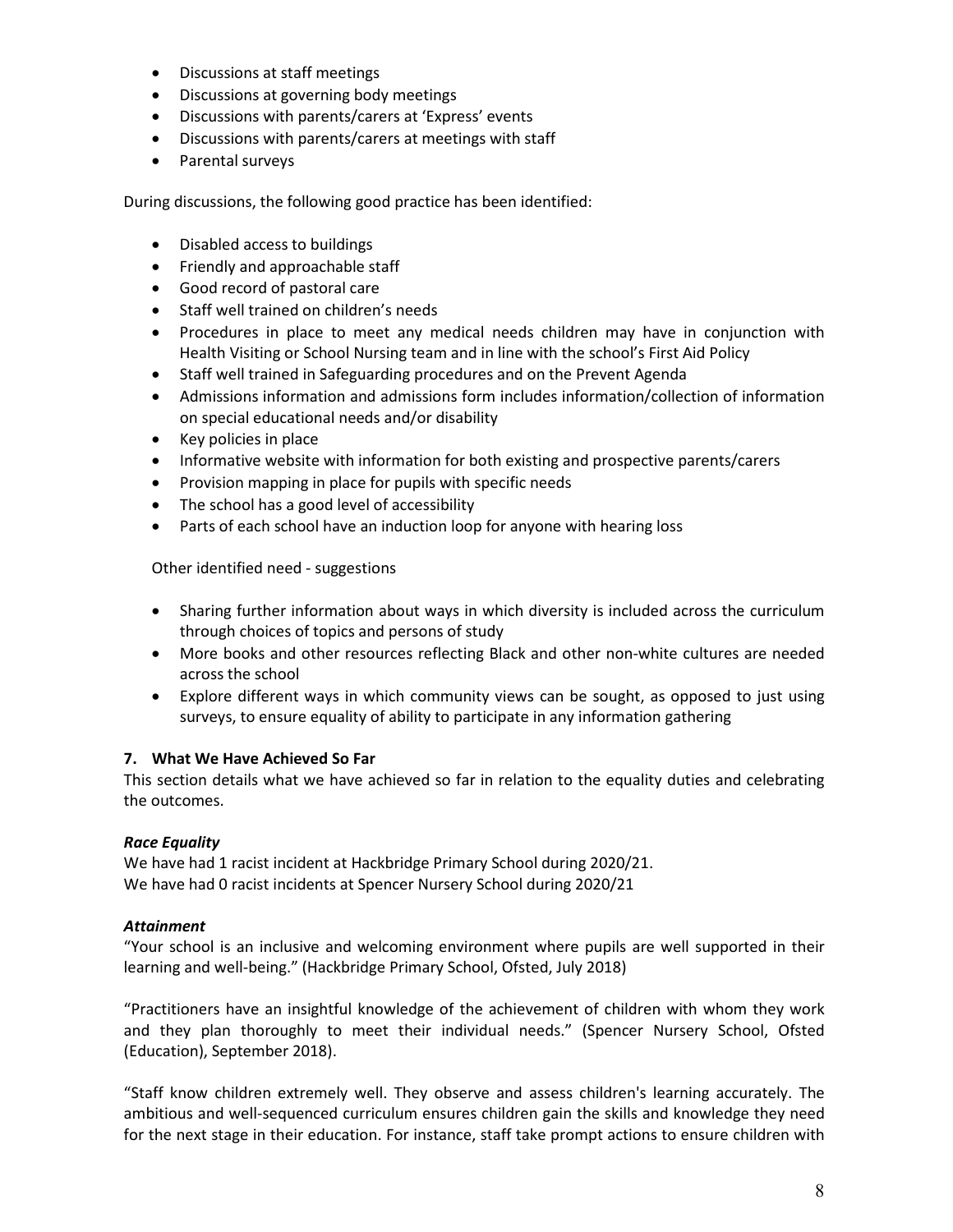additional physical needs receive targeted support." (Spencer Nursery School, Ofsted (Childcare), November 2021).

# **8. Equality impact assessments**

Equality impact assessment is a systematic method of rigorously checking all school policies, procedures and practices to ensure they are genuinely accessible and meet the needs of our staff and the local community in relation to age, disability, gender, race, religion and belief and sexual orientation.

We are keen to ensure that none of our policies and practices disadvantage people with disabilities, from different ethnic background or of differing gender. Indeed the school has in place a range of associated policies that have been agreed by all staff and governors. All school policies are reviewed over a three-year period.

# **9. Other School Policies**

We have used our existing school policies and documents to inform our Single Equality Scheme. These include:

- School Improvement Plan
- SEND & Inclusion Policy
- Racial Equality Policy
- Diversity Action Plan
- Equality & Diversity Statement
- Behaviour & Anti-Bullying Policy
- Whistleblowing Policy
- School Questionnaires

# **10. Roles and Responsibilities**

- The Governing Body will ensure that the schools comply with statutory requirements in respect of this Scheme.
- The Headteacher is responsible for the implementation of this Scheme, and will ensure that staff are aware of their responsibilities, that they are given necessary training and support and report progress to the governing body.
- The Headteacher has day-to-day responsibility for co-ordinating the implementation of this scheme.
- The staff are expected to promote an inclusive and collaborative ethos in the school, challenge inappropriate language and behaviour, respond appropriately to incidents of discrimination and harassment, ensure appropriate support for children with additional needs, maintain a good level of awareness of equalities issues.
- The pupils have a responsibility to themselves and others to treat each other with respect, to feel valued and to speak out if they witness or are subject to any inappropriate language or behaviour.
- We will take steps to ensure all visitors to the school, including parents/carers are adhering to our commitment to equality.

# **11. Commissioning and Procurement**

Hackbridge Primary School and Spencer Nursery School are required by law to make sure that when we buy services from another organisation to help us provide our services, that organisation will comply with equality legislation.